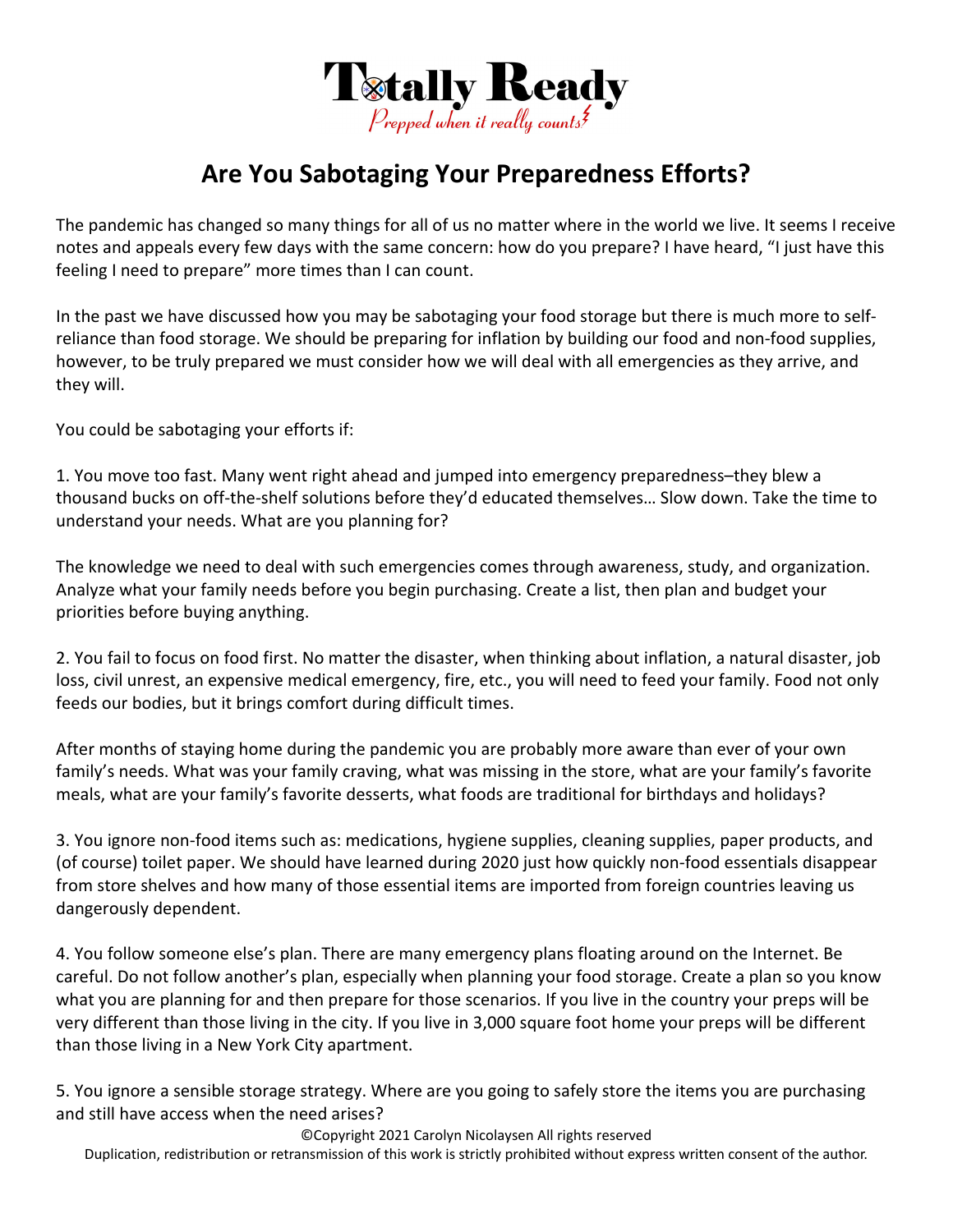

All foods, even grains in cans and dehydrated foods, should be stored in a cool, dark, and dry area of your home. Temperatures should remain under 80 degrees on the worst days, and below 70 degrees for optimal storage.

Items essential for thriving following an earthquake or during a power outage need to be ready to grab and use with all the essentials ready. A Hibachi may be a great choice for cooking during a power outage in a townhouse, but do you also have charcoal? Do you know where it is, and can you easily get to it?

Create new names for some areas of your home to break the mindset that you have become used to. The coat closet can be renamed the "grain pantry." The linen cupboard can be thought of as the "toiletries and medications cupboard." There is no law that declares a home must have a coat closet by the front door. Though it is nice to have one, it is also nice to protect your preparedness investment. In a few minutes you can add shelves to make storage spaces much more valuable areas of your home. It may take a few more minutes to grab a coat from your bedroom closet, but it might be worth the effort. If you need storage ideas, we posted some on the Totally Ready Facebook page last September.

6. You put too much focus on bugging out. In most cases you will be safer staying home during an emergency. If you are in the path of a hurricane and advised to get out, leave, and leave early. Yes, prepare kits to grab and have an evacuation plan in place if you need to go but don't spend your money preparing for bugging out for months when in all likelihood you will hunker down at home.

7. You overlook comfort items. Yes–chocolate, candy, and popcorn all have their place in a good, well‐ constructed food storage plan. Did you know popcorn is also the corn you will want on hand to grind for corn meal? Real popcorn, not the microwave variety. Do you have games, books, crossword puzzles, yard games, fire pits, activities that don't require electricity? All these bring comfort and calm during a crisis. Hopefully, we have all learned too much screen time is not good and we all need personal interaction with loved ones during a time of upheaval.

8. You ignore skill development. Cooking off grid, preserving and growing food, fire prevention, defense, building a fire, sewing, auto repair, first aid, herbal medications, laundry without a washer and dryer, water purification, candle making, soap making… there are so many skills that will be of value during an emergency. During the pandemic how often were we asked to wash our hands with soap? As you plan your summer think about the skills you can hone, learn, and teach yourself and your family. Even if you live in an apartment or in the desert and water and space are limited you can grow something in a pot or two. You can harvest a lot or cherry tomatoes or zucchini from one plant.

9. You fail to have the proper equipment. If you don't have a wheat grinder, what good is wheat? You could use it as a cereal, but that won't help make a peanut butter and jelly sandwich—so why are you storing peanut butter and jelly? Can you cook stored foods off the grid if you should be without power? Do you have at least some foods that can be eaten right from the can? Which begs the question, do you have a manual can opener?

©Copyright 2021 Carolyn Nicolaysen All rights reserved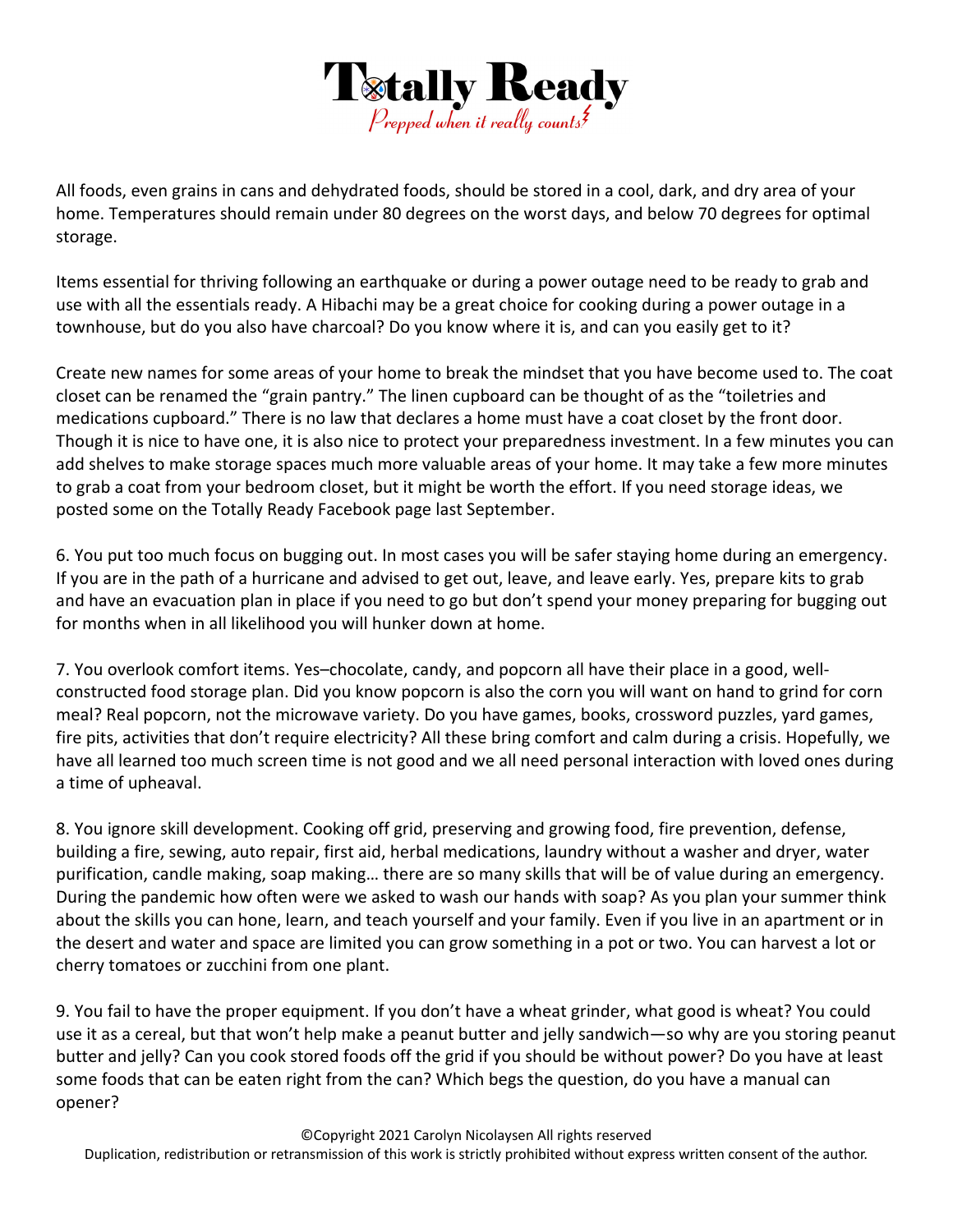

10. You buy equipment you cannot afford, may never use, and have no room to store. Learn to make equipment from things you already own and have around the house. For example, you can heat rooms during a power outage using a paint can, TP and rubbing alcohol. Don't purchase expensive propane heater and then be left with an inadequate food supply.

Buying off-the-shelf kits is not worth the cost in most cases. Kits often come with items that are of poor quality and/or unnecessary. As an example, one 3‐day kit has a 3,600‐calorie bar. Only 1200 calories a day is not enough when your body is stressed. How do you tell a child, or adult, who is still hungry they can only have a third of the bar in an entire day? Another kit meant for two has only one flashlight. Tube tents in a kit, are a complete waste. Tube tents will not hold up and will never retain heat during winter months. Another kit has a water container but not a purifier for the water. Make your own kits.

11. You purchase your supplies and gear, throw it in a closet, pat yourself on the back, and move on. You are not prepared unless you practice with your supplies and know how to use and prepare meals with them.

The same principle applies to your food. Consider the importance of rotating your food and other supplies on a regular basis. This is by far the biggest mistake most people make. They run out and purchase food storage and it is not what they are accustomed to eating. Therefore, they do not cook with it and they do not rotate it. After a few years, it is thrown away. You must rotate your food storage, medical supplies and even cleaning supplies. All have a shelf life. What good is all this hard work and money invested if it all ends up in the dumpster?

12. You don't save up. it's better to buy fewer high-quality things than cheap tools that will fail when you need them most. You can prep without much money if you plan for large purchases while learning to create solutions with items you already have on hand.

13. You underestimate the value of water. Water is often the overlooked or under‐planned element in a preparedness plan. When designing your plan be aware that dehydrated and freeze‐dried foods need extra water to reconstitute and prepare. They may need two to three times as much water as product. One cup of vegetables or meat may require two to three cups of water to reconstitute.

You need water for drinking, flushing, cleaning, laundry, and watering the garden in addition to drinking and cooking. Don't forget pets are family members too and need to be counted when calculating how much water to store.

There is no such thing as bad water. Water that may have developed mold is still good for watering the garden. Water with bugs floating in it can still be strained and used for flushing and laundry.

14. You overlook canned foods. Canned fruits and veggies are also a source of liquids for drinking or cooking. You already know how to use canned varieties and the kids are used to their taste and texture. This is precisely the reason for storing them instead of dehydrated and freeze‐dried varieties.

©Copyright 2021 Carolyn Nicolaysen All rights reserved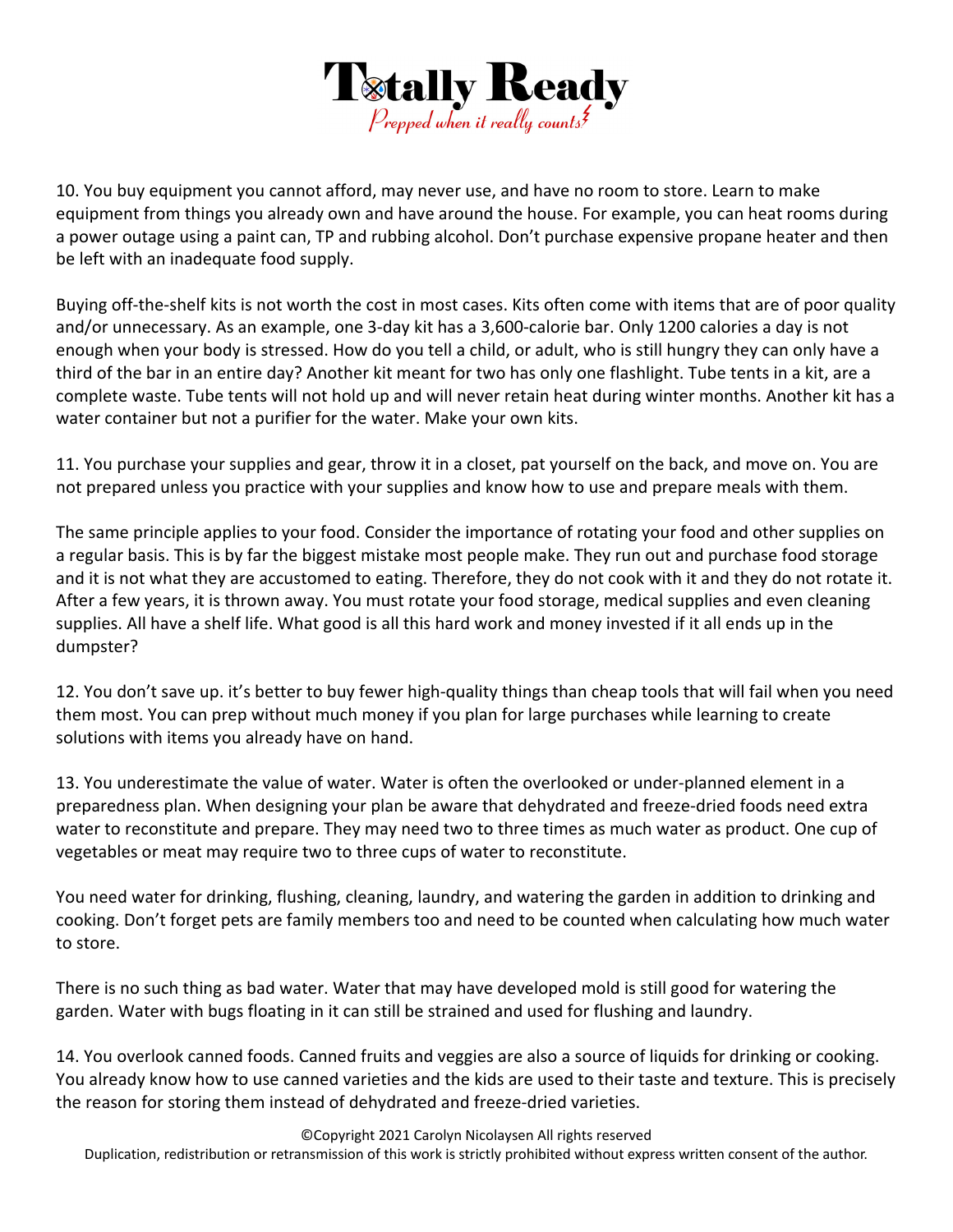

15. You lose track of what you have. First take time to make a list of items and foods you need to accumulate. Design a spread sheet or get out the good old paper and pencil and record what you have so you know what you still need. Now begin working at creating, purchasing, bartering or in other ways obtaining them. Why not ask for some of them for Christmas or birthdays?

Next create an inventory system so you can keep track of what you are storing and what you need to replace as they are used, worn out, or lost. Keep a list on your phone, on a spread sheet, or with Alexa as you need replacements.

16. You borrow and forget to return it. For example, it is tempting to borrow out of your bug out bag for a camping trip, power outage or heat wave. But then life tends to get in the way. The gear stays scattered, and when an emergency surprises you, you find yourself unprepared. Create a list to be kept posted in a conspicuous place or on your device and label it, "Need to replace in my kit".

17. You store it all in one place. If you have a natural disaster strike your home, some rooms may be destroyed while others are untouched. If you have spread out your storage you may be able to salvage at least part of your supplies.

Thinking a little more negatively, should someone enter your home to steal, they may find some of your stash, be satisfied and leave. Or, if you take a person in need to one area of your storage with the intent of sharing, they can take what they need while the rest will remain safely unnoticed—just in case they discuss your generosity with others who are not so trustworthy.

Where can you store? How about in your camper, boat, car, at work, a shed, root cellar, attic, crawl space, closets? Try unexpected places like a bathroom, decorative trunks, or baskets.

18. You think of weapons and "off grid" but don't know how to use the equipment and weapons. Don't count on hunting and fishing if you have no idea how to shoot the gun, dress out a deer or smoke a fish. Focus on what you know and expand only after you have gained some expertise.

19. You fail to involve your family. Your family will need skills and the mindset for survival if there is to be peace in your home during a crisis. On the Totally Ready blog we have been working to build a culture of self‐ reliance in our homes. This is becoming more and more necessary as times become more challenging. We are on our own to teach life skills and lessons learned by our parents and grandparents who lived through depressions, inflationary periods, and wars. Our schools no longer teach these skills that are needed more and more.

20. You don't find a support group. Prepping is better when you connect with like-minded people and share knowledge, ideas, and resources. Burnout is a real thing when focusing on a goal and preparing is no exception. If you begin to feel frustrated, overwhelmed, or like you are failing, a group of people who can inspire you is essential.

©Copyright 2021 Carolyn Nicolaysen All rights reserved